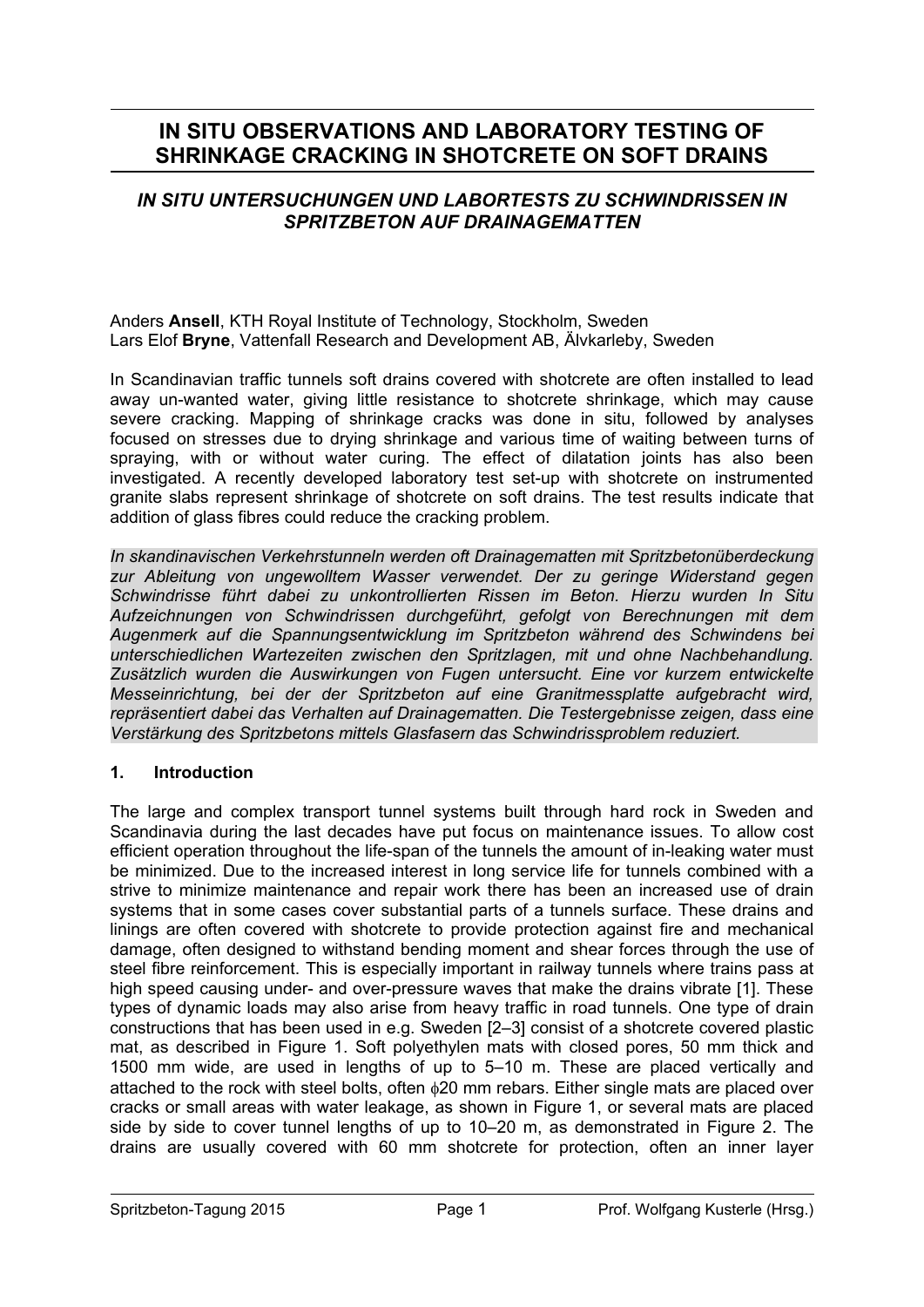containing steel fibres and an outer layer which is unreinforced, [4]. The shotcrete thus bonds to the rock on both sides of the drain mats only and can be regarded as a concrete slab which is free to shrink between two fixed ends.



*Figure 1: Shotcreted drain on rock – one strip of drain mat covering cracks in the rock. From [5].* 



*Figure 2: Section of shotcreted drains on rock. Two layers of shotcrete and steel bolts. From [6].* 

The shrinkage of shotcrete is larger compared to that of ordinary, cast concrete of similar strength due to high cement content and the use of accelerators, making shrinkage cracking in these shotcreted drains a severe problem. Free shrinkage of concrete structural elements does not result in stresses and therefore there is no risk for crack formation. For shotcrete on hard rock the continuous bond at the interface will lead to a distribution of stresses and consequently possible cracks will be relatively thin and distributed over the surface. However, if the subsurface instead consists of a material that makes little or no resistance to the shrinkage strain, such as polyethylene, no crack distribution will occur. This also means that possible cracks will be relatively wide since there is no distribution of strain and the shotcrete on both sides of the crack will become stress free as soon as the crack opens. During shrinkage tensile stresses build up and the magnitude of those depends on the actual shrinkage strain but also on the modulus of elasticity and creep properties of the shotcrete. Young shotcrete has a low modulus of elasticity resulting in low tensile stresses from shrinkage but at the same time the tensile strength is relatively low. Experience show that this can result in cracking, both for unreinforced shotcrete and ordinary steel fibre reinforced shotcrete, i.e. with a fibre content not larger than 60 kg/m<sup>3</sup> [5]. Under normal conditions, such a shotcrete is strain softening and consequently only one, wide crack develops. For long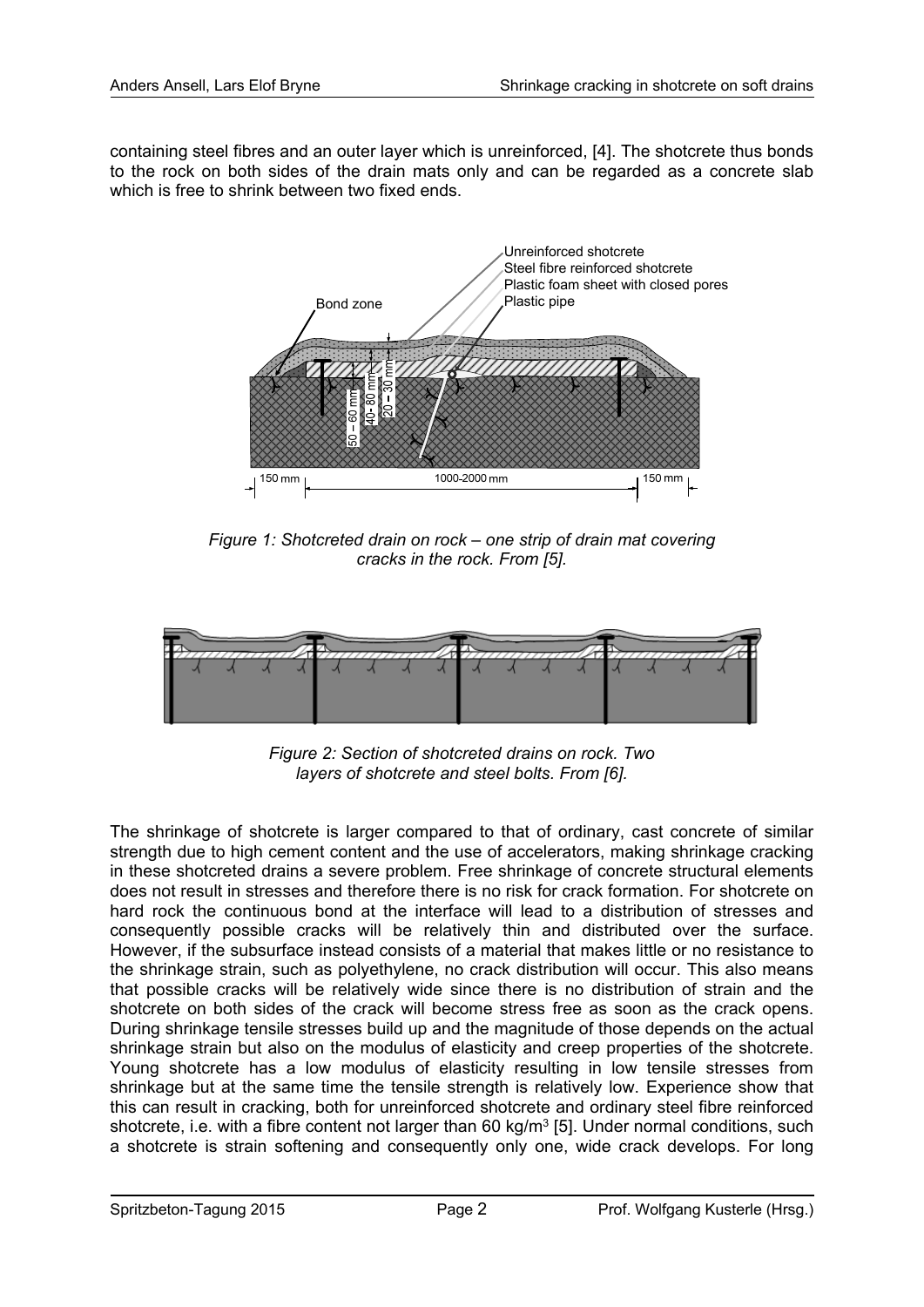drainage structures of up to 10–20 m length the crack width often exceeds what is acceptable considering durability [7, 8] and cracks with widths of up to several millimetres can develop which may shorten the life time considerably due to corrosion and also decrease the load bearing capacity. To understand the behaviour of these types of drain constructions a number of investigations of shrinking shotcrete on soft drains have been carried out in Sweden. The investigations started with in situ mapping and observations [6] in the Southern Link (Södra länken) tunnels in Stockholm, Sweden, and through analytical studies of the effects of bolt suspension, dilatation joints and uneven shrinkage, [6, 9]. Laboratory tests were made with specimen for restrained shrinkage of shotcrete with steel fibres and also glass fibres, investigating the possibility to distribute shrinkage strain and stresses [5, 7, 10]. As a continuation, a project with experimental investigations of the material properties of young and hardening shotcrete has been carried out, also including the effect of free and partly restrained shrinkage [11–15]. The present paper gives a summary of these results, with examples from published papers and reports.

## **2. In situ investigation**

The investigation of shotcreted drains in the Southern Link tunnels was carried out in 2004, a couple of months before the inauguration of the tunnel system [6, 9]. All sections containing shotcrete covered drains within the six kilometres long tunnel system were documented, giving position, extension and widths of all cracks. For short drain sections, up to 1500 mm, approximately 10 % contained cracks while 50 % of the longer sections each contained 2–5 cracks. Approximately 900 cracks were found of which 60 % had a width larger than 0.5 mm, with an average of 1.2 mm. Also, it was concluded that most shotcrete had normally been watered continuously during 2–3 days after spraying.



*Figure 3: Three examples (a–c) of rock-drain-shotcrete (top to bottom) sections of 4 m length around cracks situated at x = 0. From [6].*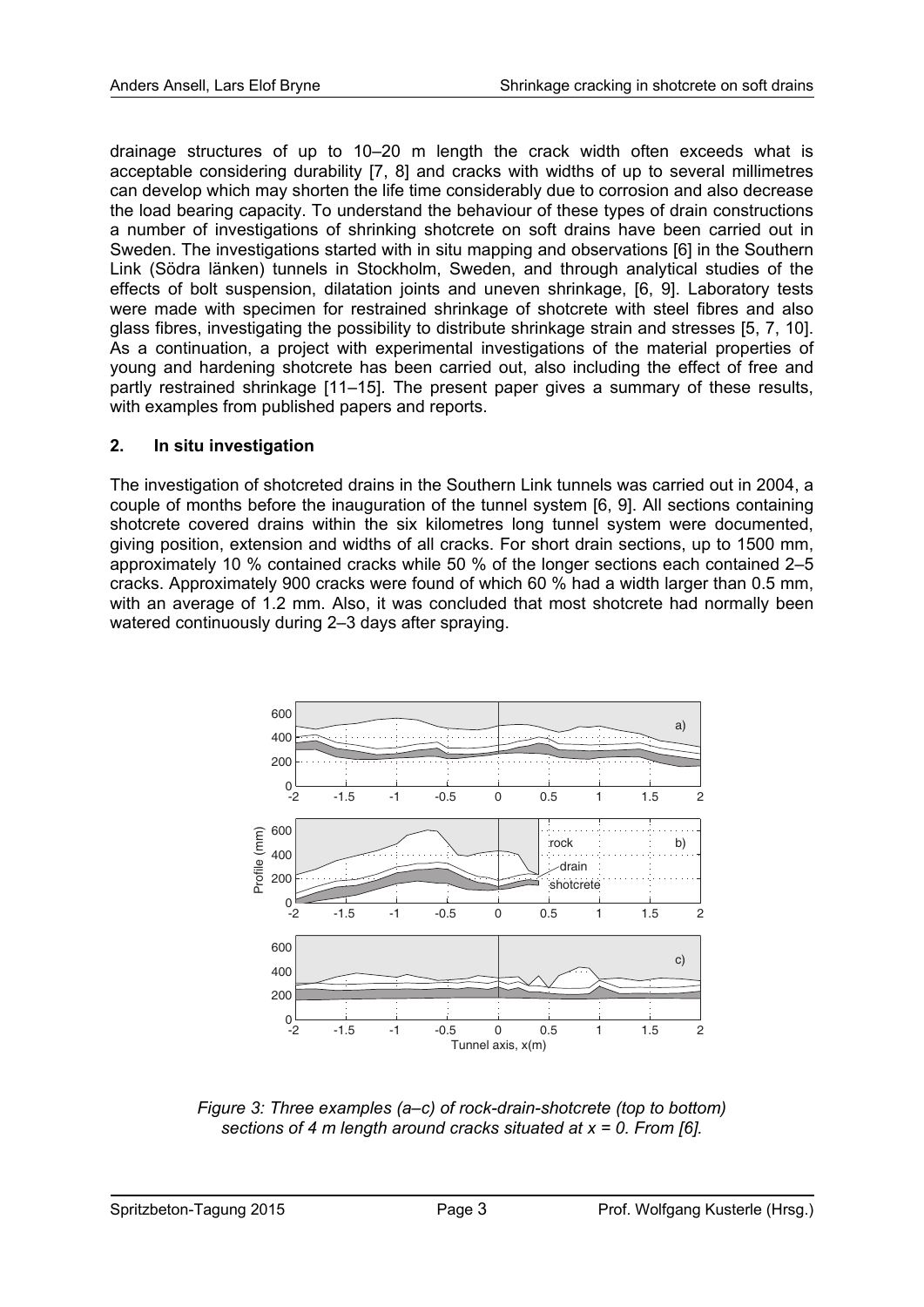Three examples of rock-drain-shotcrete sections are shown in Figure 3. The zero reference level on the vertical axes corresponds to the side of the roadway while the zero position on the horizontal axis marks a shotcrete crack. The inner surfaces of the drain mats are shown with solid lines and note that there are voids between drains and the rock caused by the irregular shape of the latter. The distribution of shotcrete thickness for 480 measurement points is shown in Figure 4, from where it can be concluded that the average thickness was 72 mm, i.e. 12 mm more than intended.



*Figure 4: Shotcrete thickness measured in the Southern Link tunnels. The average thicknesses for the three examples (a–c) in Figure 3 are indicated. From [6].* 

# **3. The effect of bolt suspension and dilatation joints**

The drain mats are kept in place by steel bolts that give a flexible coupling to the rock, due to the elasticity of the mats and the gap between the uneven rock surface and the more harmonic curvature of the mats, see Figure 5. An analytical study of the effect of bolt placement and recommended distance between dilatation joints is presented in [9]. As shown in Figure 5, a section of drain and shotcrete between two cracks shortens due to shrinkage and the bolts will bend which causes restraining forces and stresses in the shotcrete. The relation between bolt length and total length of un-cracked drain-sections can be used to place dilatation joints that can be effective in preventing cracking, as shown by the results in Figure 6. For as short bolt lengths as 50 mm only 1–2 mm of shrinkage displacement is to be expected but for longer bolts this will increase. It can be seen from Figure 6 that a 100 mm long bolt, poorly connected (pinned) to the concrete will lead to around 10 mm displacement, for un-cracked drains almost 50 m long. Thus, long bolts are favourable but the joints must be able to maintain functionality with relatively large shrinkage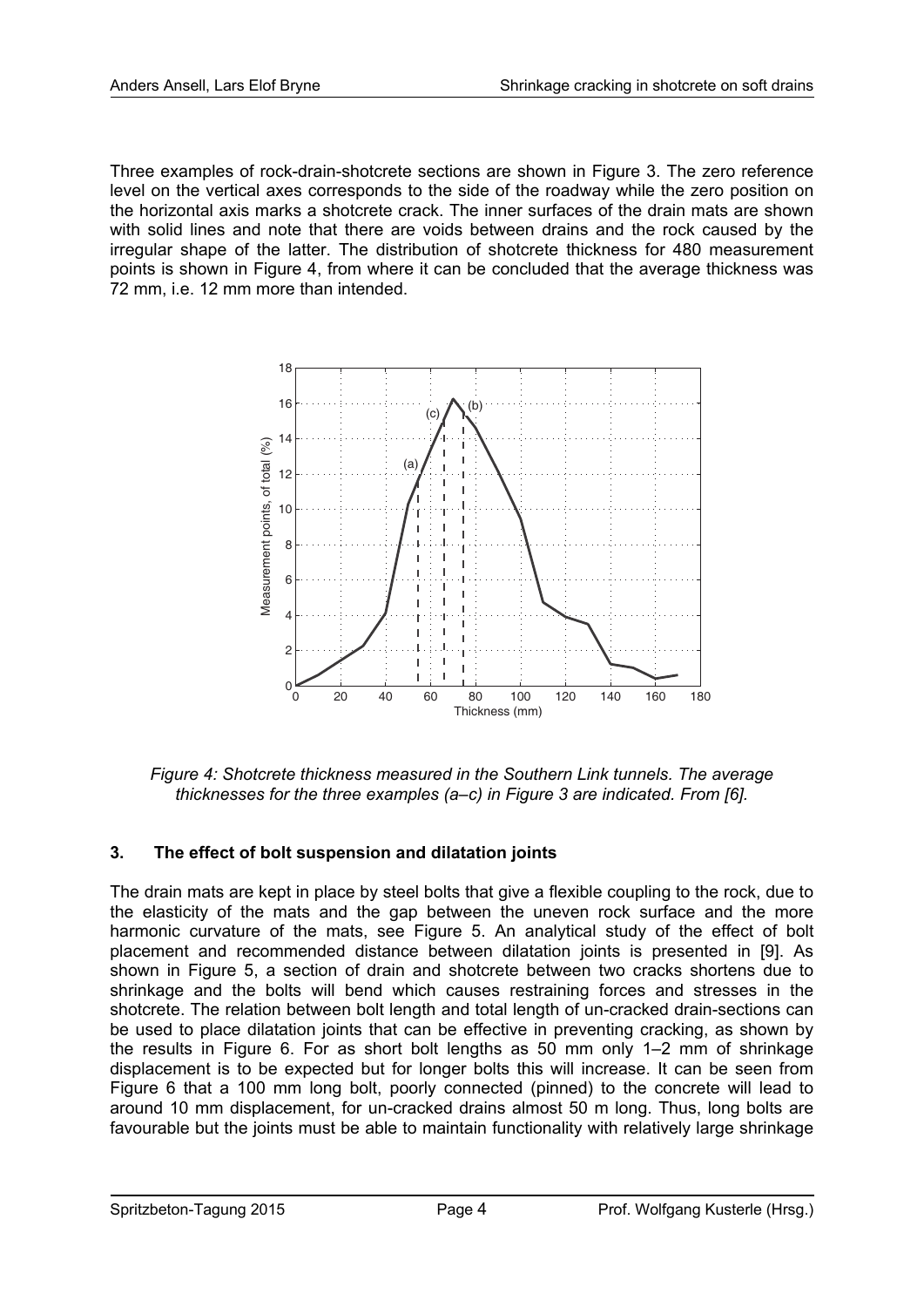deformations. The results are calculated for 0.2 ‰ shrinkage, a shotcrete thickness of 60 mm and a distance between φ20 mm steel bolts that is 0.75 m.



*Figure 5: Shrinkage cracking of bolt anchored shotcrete on soft drains. Here c is a stiffness coefficient, depending on the connection between bolt and shotcrete. From [9].* 



*Figure 6: Relation between un-cracked length of shotcreted drain and length of anchoring steel bolts. From [9].*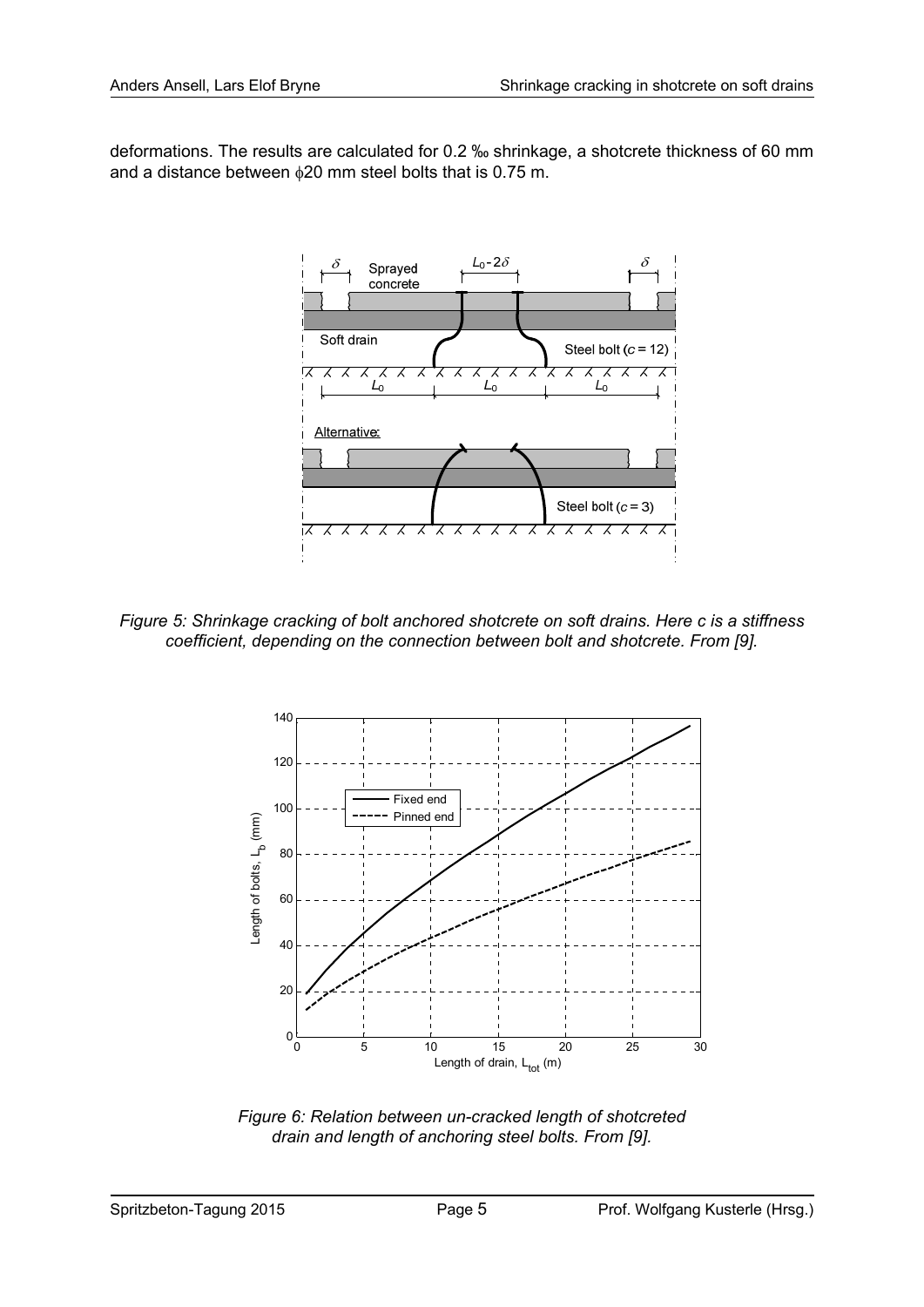## **4. The effect of uneven shrinkage**

In traffic tunnels one layer of steel fibre reinforced shotcrete is often sprayed with a second, unreinforced layer on top. A study of the shrinkage strains that appear in two layers of shotcrete on soft drains is presented in [6, 9]. The difference in initiation of shrinkage in the two layers will lead to bending stresses in the shotcrete, as described by the models shown in Figure 7. An example of the analytical results is given in Figure 8, representing conditions where watering of the shotcrete is omitted while RH is held constant at 75 %. The first sprayed layer thus begins to shrink immediately after spraying, at the same time as its strength growth is initiated. The tensile stresses ( $\sigma_{ct}$ ) appear after both layers have been sprayed. Three combinations of layer thickness are shown, with different waiting times (Δ*t*) between spraying, chosen so that one curve is entirely below the tensile strength  $(f_{ct})$  and one that just exceeds the limit for each case.



*Figure 7: Models of a beam consisting of two shotcrete layers with different shrinkage. A 50 mm thick drain mat is included in the left model. From [6].* 



*Figure 8: Shrinkage stresses in two-layer shotcrete beams at RH=75 %. The time between spraying and without watering is* Δ*t. The outer layers are 10, 20 or 30 mm and the inner 50, 40 or 30 mm, respectively. From [6].*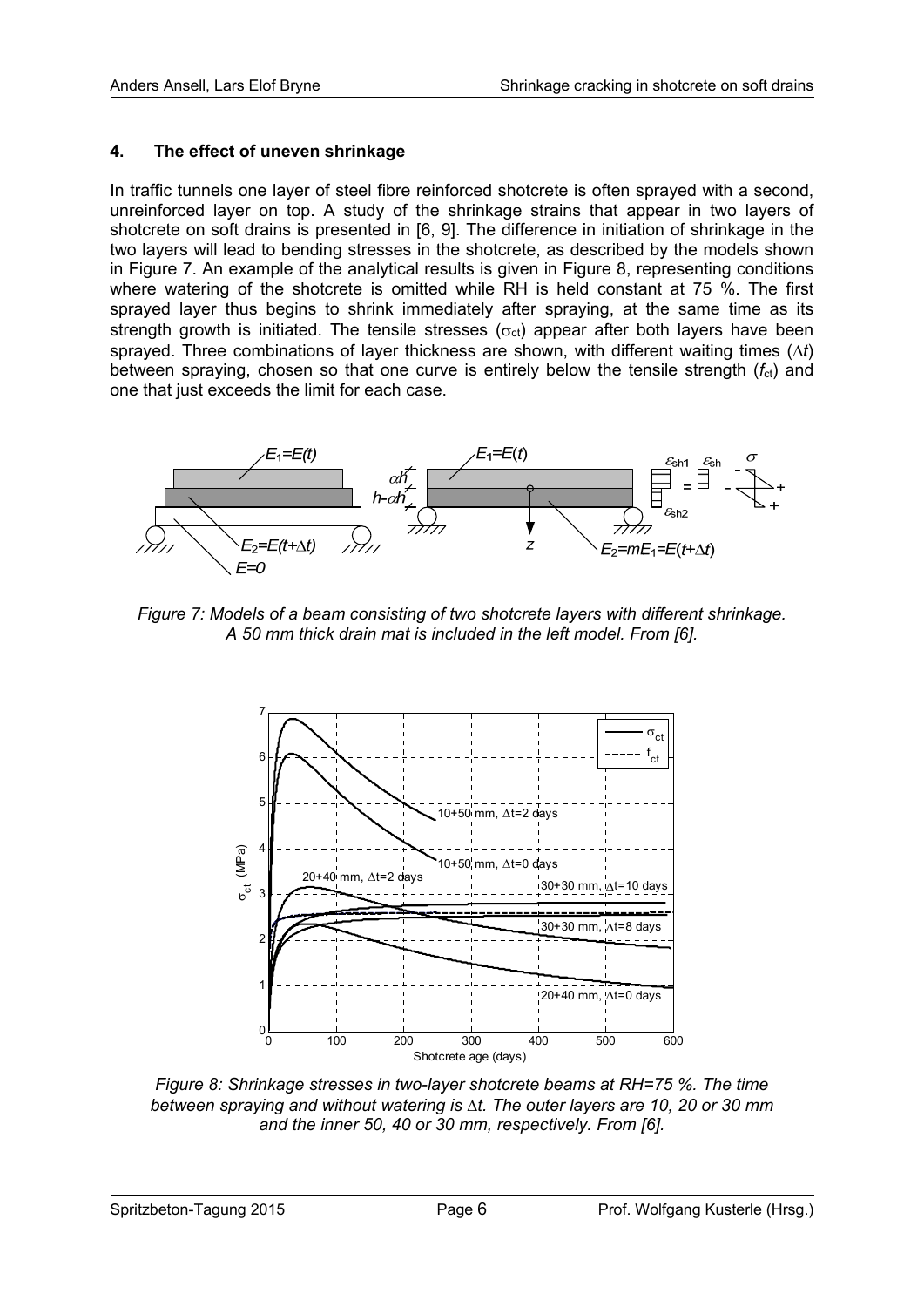### **5. Partly restrained shrinkage tests**

Tests that study shrinkage of shotcrete slabs sprayed on soft plastic sheets but with its end sections bonding to a granite slab have been performed in laboratory environment. The method, that has been tested with cast concrete slabs [12] and shotcrete slabs [13], is intended for use in laboratory environment but can also be adopted for in situ conditions, with tests samples sprayed and stored in tunnel environmental conditions. The function is similar to the in situ case with shotcrete over soft drains, using a test set-up as shown in Figure 9. There are not many other methods that are suitable for testing restrained shrinkage of shotcrete and there are no established standard test procedures. The newly developed method is similar to the method described by Carlswärd [16], but here a solid granite slab is used to create the restraining effect at the ends of the test slab. This results in an eccentric compressive normal force which acts on the upper surface of the rock slab, as the result from the shrinking shotcrete layer on top. The slab thus contracts and bends with a linear distribution of strains over its height. The test set-up consists of a 100 mm thick and 1100×400 mm2 granite slab on which a 700×400 mm2 and 3 mm thick plastic sheet was placed prior to spraying. Two end areas 200×380 mm2 provide full bond and anchorage for the shotcrete. Pre-installed strain gauges were placed at the sides of the slab, centrically 10 mm from the upper and lower edges, as shown in Figure 10. The newly sprayed shotcrete was de-moulded after 24 hours and covered with a wet jute cloth and a thin plastic sheet, followed by three days of watering. The sprayed slabs were thereafter kept in a climate chamber with RH of 50 % and +20°C where the shrinkage strains were monitored. The thickness of the shotcrete slabs varied between 20-40 mm, due to the inaccuracy in the spraying process.



*Figure 9: End-restrained shrinkage test specimen with 700 mm de-bonded length. From [13].*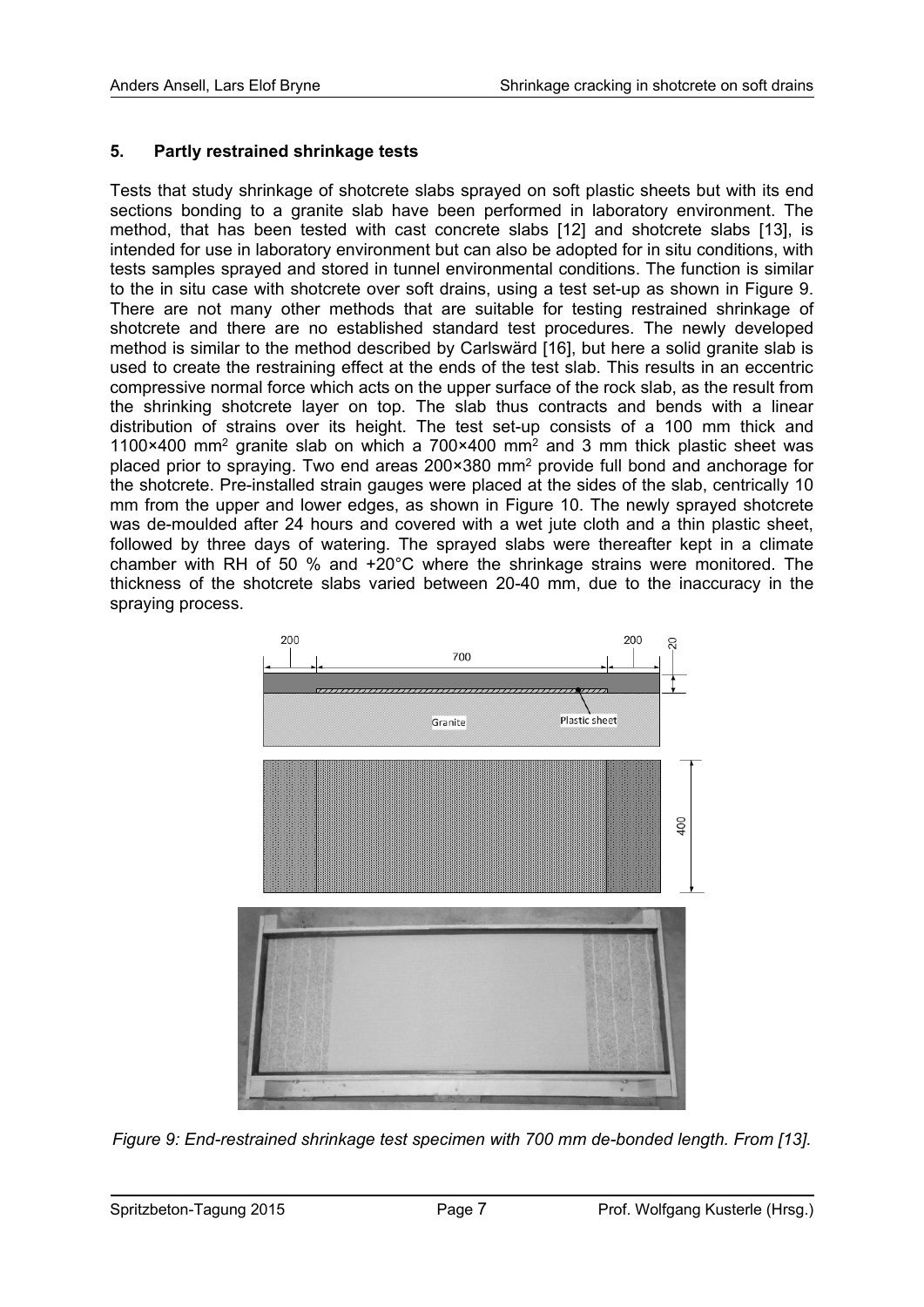

*Figure 10: End-restrained test specimen, with shotcrete on granite slab with strain gauges. From [13].* 

#### **6. Shotcrete properties**

Laboratory tests with the set-up described in the previous section have been carried out using wet-sprayed shotcrete [11-13] of similar composition as in Swedish tunnelling, e.g. the Southern link project [6]. As usual in Sweden "Anläggningscement" (cement for civil engineering use) CEM I 42.5 N–SR 3 MH/LA was used for the tests. The test series contained slabs with unreinforced shotcrete and also with glass fibres added in order to see if these could have a crack reducing effect. It is well known that glass fibres devitrify with time at high pH-values, but that has not been considered an important disadvantage, since they are expected to prevent shrinkage cracks during long enough time for the tensile stresses to decrease due to creep. After a year or two most of the shrinkage has taken place and then the contribution provided by the glass fibres is no longer necessary. The general shotcrete mix used is given in Table 1, representing mixes with density of 2255-2285 kg/m<sup>3</sup> and a water to cement ratio of 0.45, also including a set accelerator at 3-5 % of the cement weight. It should be noted that the 6 mm long glass fibres were added in quantities of 5 or 10 kg/m<sup>3</sup>, for which relatively good workability was achieved for both these mixes. The amount of aggregates was adjusted due to the inclusion of fibres in the various mixes. See also the results from previous tests by Holmgren and Ansell [5, 7], and Lagerblad et al. [10]. Compressive strength test results for 150 mm cubes are shown in Figure 11 and result from flexural crack strength tests in Figure 12. Prior to testing these samples were kept in a climate of +20°C and a RH of 100% during the first seven days and thereafter at 50% RH. The shotcrete samples were cut out from sprayed boxes.

| Material          | Density              | Content              |
|-------------------|----------------------|----------------------|
|                   | (kg/m <sup>3</sup> ) | (kg/m <sup>3</sup> ) |
| Cement            | 3150                 | 495                  |
| Silika Densified  | 2230                 | 19.8                 |
| Water             | 1000                 | 220                  |
| Superplasticiser  | 1100                 | 3.5                  |
| Glass fibres      | 2600                 | $0 - 10$             |
| Aggregate, 0-2 mm | 2650                 | 394                  |
| Aggregate, 0-8 mm | 2650                 | 1183                 |

*Table 1: General mix and main ingredients for tested shotcrete.*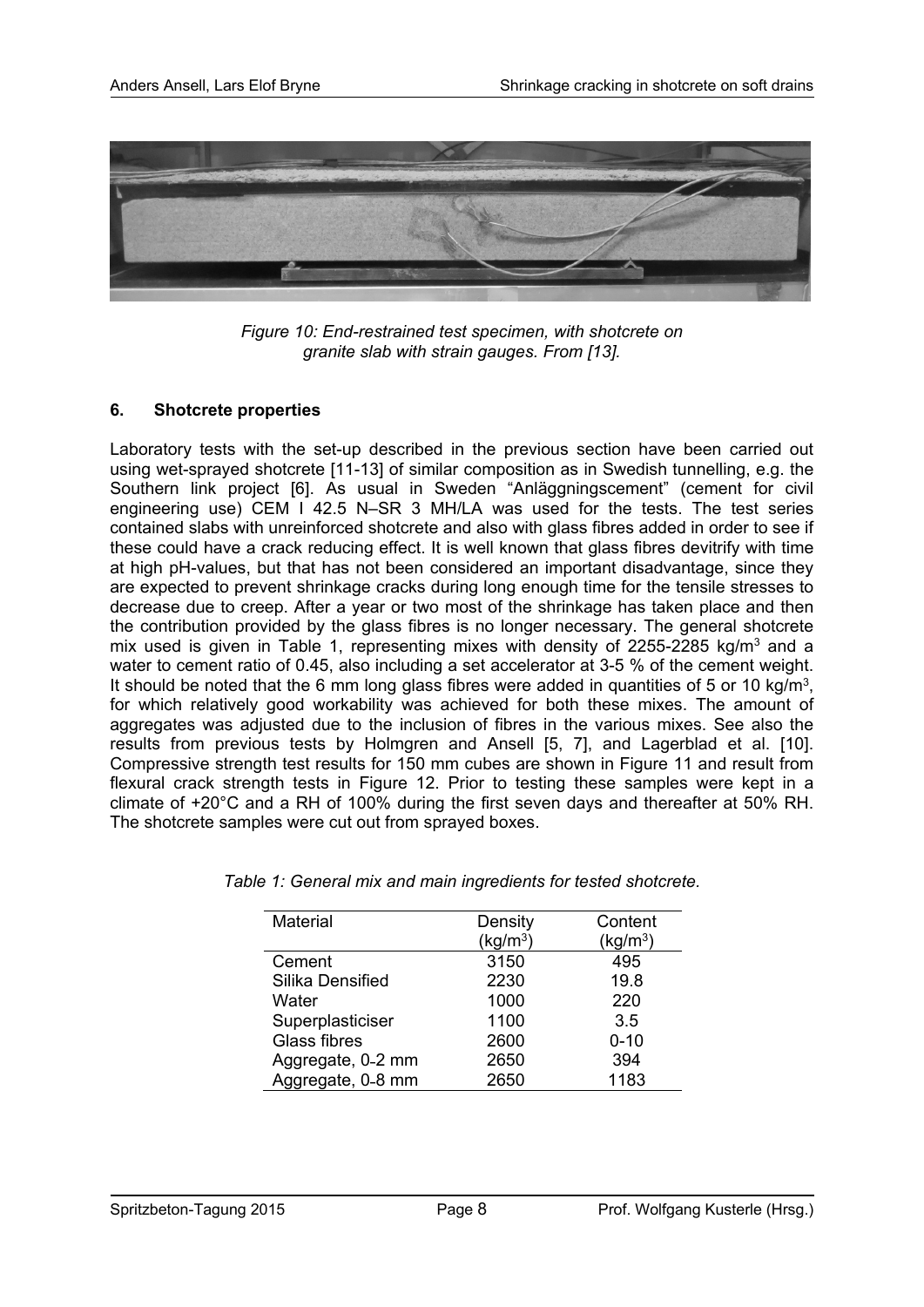

*Figure 11: Compressive cube strengths for sprayed and cast reference samples. From [13].* 



*Figure 12: Flexural crack strengths from testing of shotcrete. From [13].*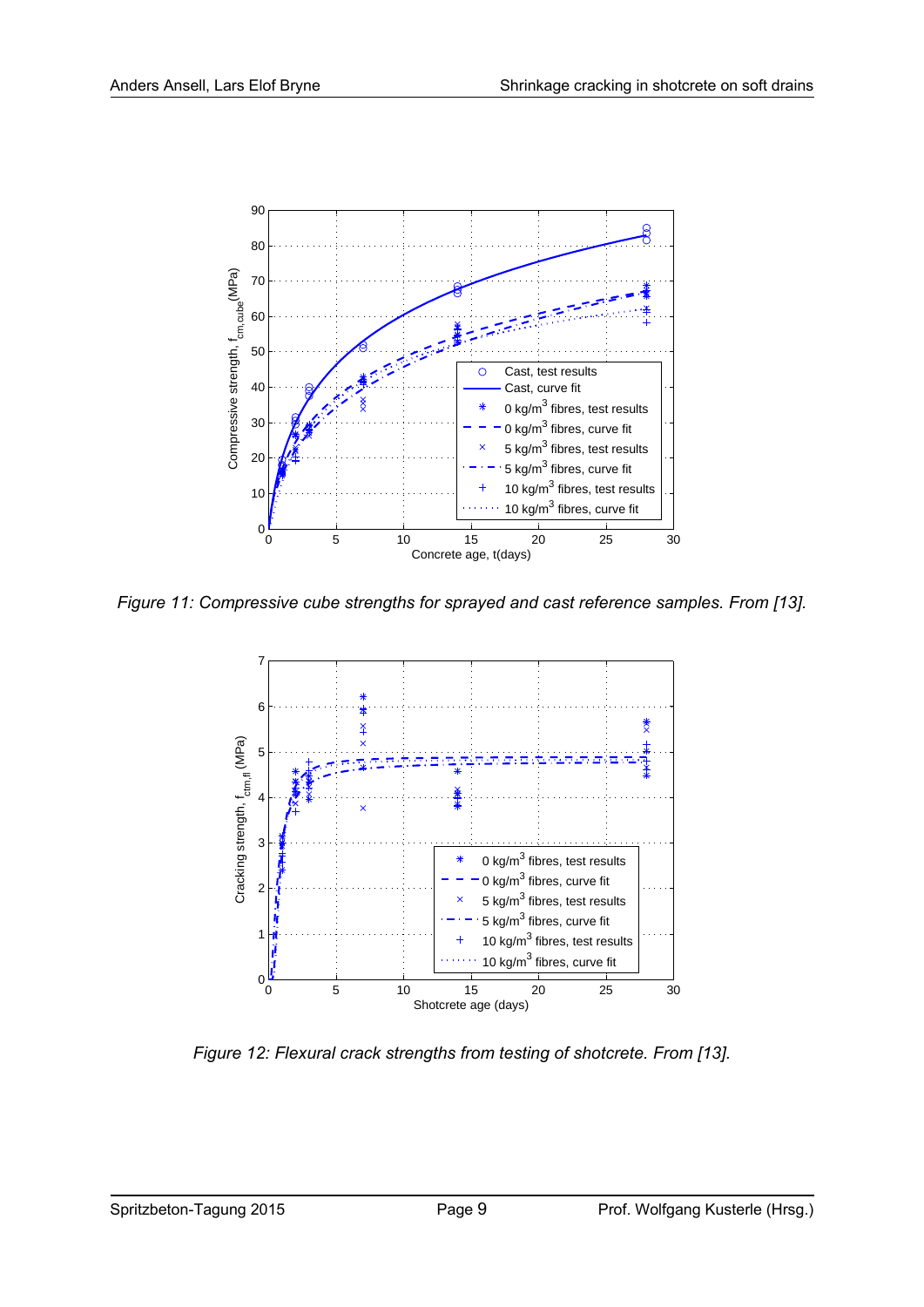#### **7. Shrinkage test results**

The test series with unreinforced and glass fibre reinforced shotcreted test samples [13, 14] consisted of six slabs. Here two slabs have been chosen as representative examples. Slab no. 1 is unreinforced while no. 4 contains 5 kg/m<sup>3</sup> glass fibres and their surface topology and profiles are given in Figures 13-14. As can be seen the average thicknesses of the slabs were 25 mm and 37 mm, respectively. These two slabs showed shrinkage cracks across their centre sections, with no secondary cracks or any sign of bond loss at the ends. The strains in the granite slabs at the upper and lower measurement points ( $\epsilon_{U}$  and  $\epsilon_{L}$ ) respectively, are given in Figure 15 where it can be seen that cracking in slab no. 1 occurred after six days while no. 4 stayed un-cracked for 16 days.



*Figure 13: Surface profile and shotcrete thickness for unreinforced test slab (no. 1). Crack drawn with solid line, mean thickness with a straight dashed line. From [13].*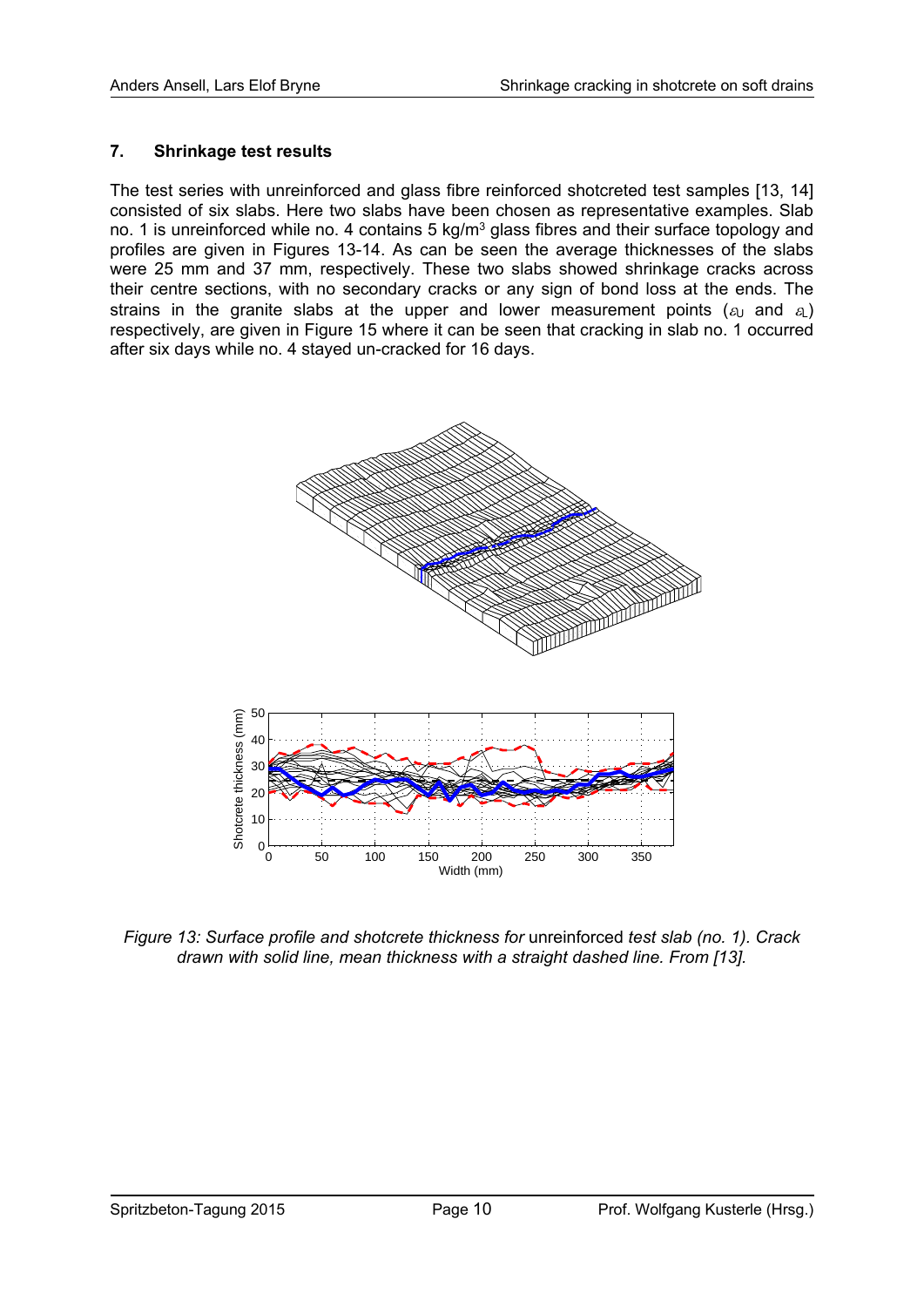

*Figure 14: Surface profile and shotcrete thickness for glass fibre reinforced test slab (no. 4). Crack drawn with solid line, mean thickness with a straight dashed line. From [13].* 



*Figure 15: Measured strains for test slabs 1 (unreinforced) and 4 (reinforced), at upper (U) and lower (L) strain gauge positions. From [13].*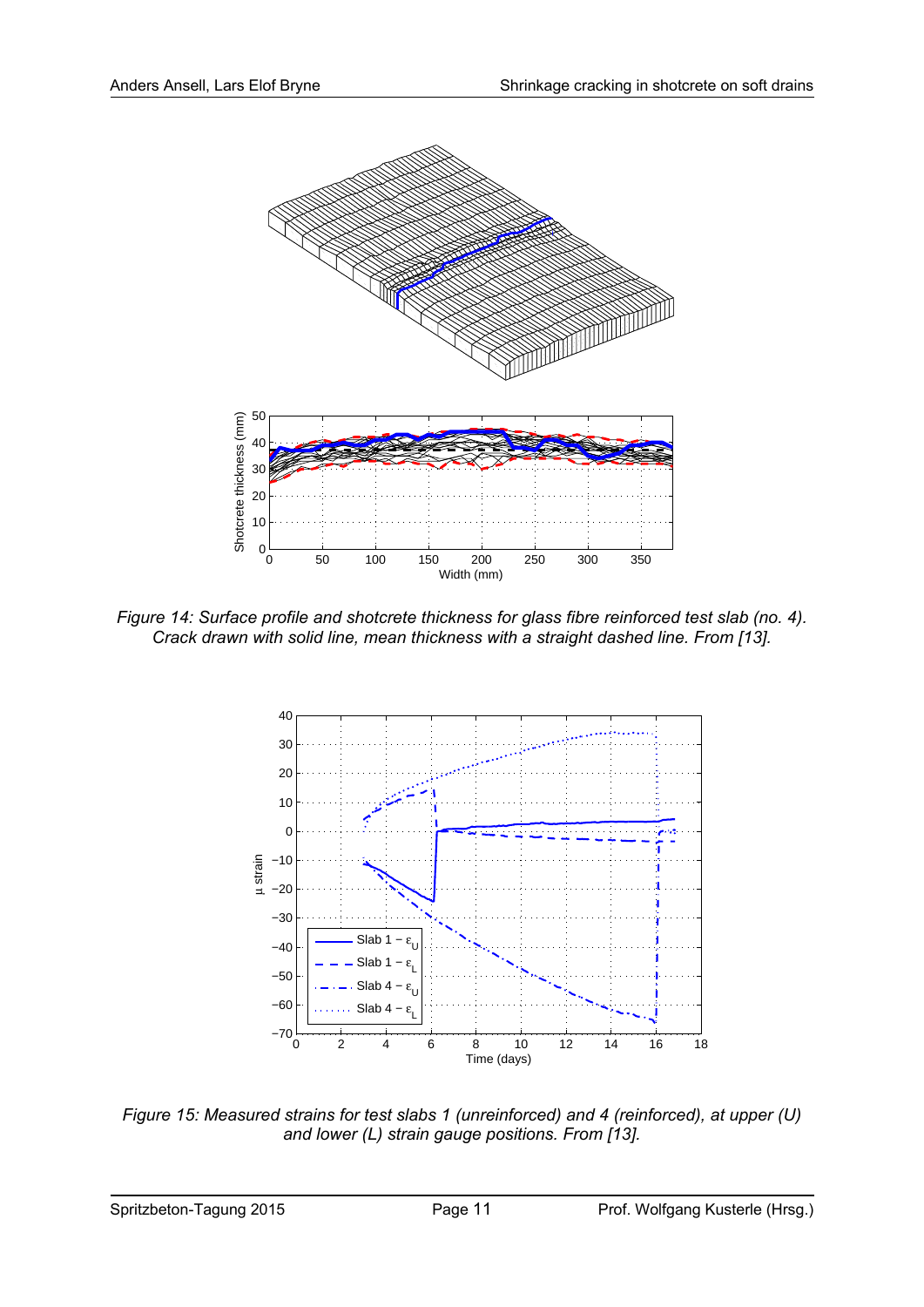#### **8. Summary and conclusions**

It has been observed that the use of shotcreted drains can lead to severe cracking problems if the design of the drains and the construction process are unfavourable. The result can be a large number of cracks and crack widths that exceed what can be accepted with respect to expected technical service life, and in some cases also from a safety perspective. The major problem with this type of drain construction is that almost all the shrinkage deformation will be concentrated to a weak section where the first crack appears since there is no other restraint than at the ends of the drains. This differs from a case with shotcrete on rock, with many thinner cracks due to the bond between shotcrete and rock.

In situ measurements and observations [6, 9, 15] showed a large number of shrinkage cracks. It was concluded that these were the result of partly restrained shrinkage and thickness variations in the shotcrete. It was seen that the first crack in most cases was situated at a weak section and also that the average thickness of the shotcrete on drains exceeded what was prescribed but at the same time varied significantly. After appearance of a first crack the soft polythene drain mats cannot distribute the shrinkage strain over the length resulting in few wide cracks instead of many thinner ones. This becomes especially troublesome for long sections of drains that will show wide cracks. The most important conclusion with respect to design and construction is that it is important to keep the shotcrete thickness uniform over long sections of drains and also to avoid sharp edges where the drain mats overlap.

To avoid wide shrinkage cracks mechanical dilatation joints can be installed which leads to low stresses in the shotcrete between the joints. However, the joints must be water-tight, allow for approximately 10 mm of deformation and get placed correctly. Studies [9, 15] show that the need of spacing between joints depend on the thickness of the shotcrete, its tensile strength, the amount of shrinkage, dimension and length of the anchoring rock bolts. Under normal conditions and with bolts elastically fixed to the shotcrete it can be recommended that the joints should be spaced closer than 8 m. For rigidly fixed bolts a distance of less than 6 m is recommended. The placement of dilation joints thus depend on the connections between shotcrete and drain mat via the washer (plate) of the bolts used for anchorage in the rock. The washers are usually designed to grip into the shotcrete to provide a mechanical bond. It should be noted that long bolts, i.e. large distances between drain mat and rock surface, are favourable, see e.g. Figure 3.

It is well known that watering will delay the shotcrete shrinkage but has no effect on the strength development. Watering between subsequent turns of spraying is important in order to avoid cracking, which have been studied for combinations of thick and thin layers of shotcrete [6, 9, 15]. Important factors are here the water content of the young shotcrete, the relative air humidity, the air temperature and shotcrete thickness. A thin, outer layer on top of a significantly thicker will always show some degree of cracking. The lowest stresses appear in constructions with two layers of shotcrete of identical thickness. For such a case watering can be omitted for several days without risk of shrinkage crack initiation. From this study it was concluded that maximum shotcrete stresses are to be expected around 30-60 days after watering. However, cracks can appear as early as a couple of days after spraying if the conditions are not favourable.

The newly developed test method for shrinking shotcrete has been evaluated through laboratory tests [11-15] and proved valuable for investigating shrinkage properties of different material mixes. The measured strains and corresponding stresses show good correspondence with material strength properties for the tested shotcrete and the test results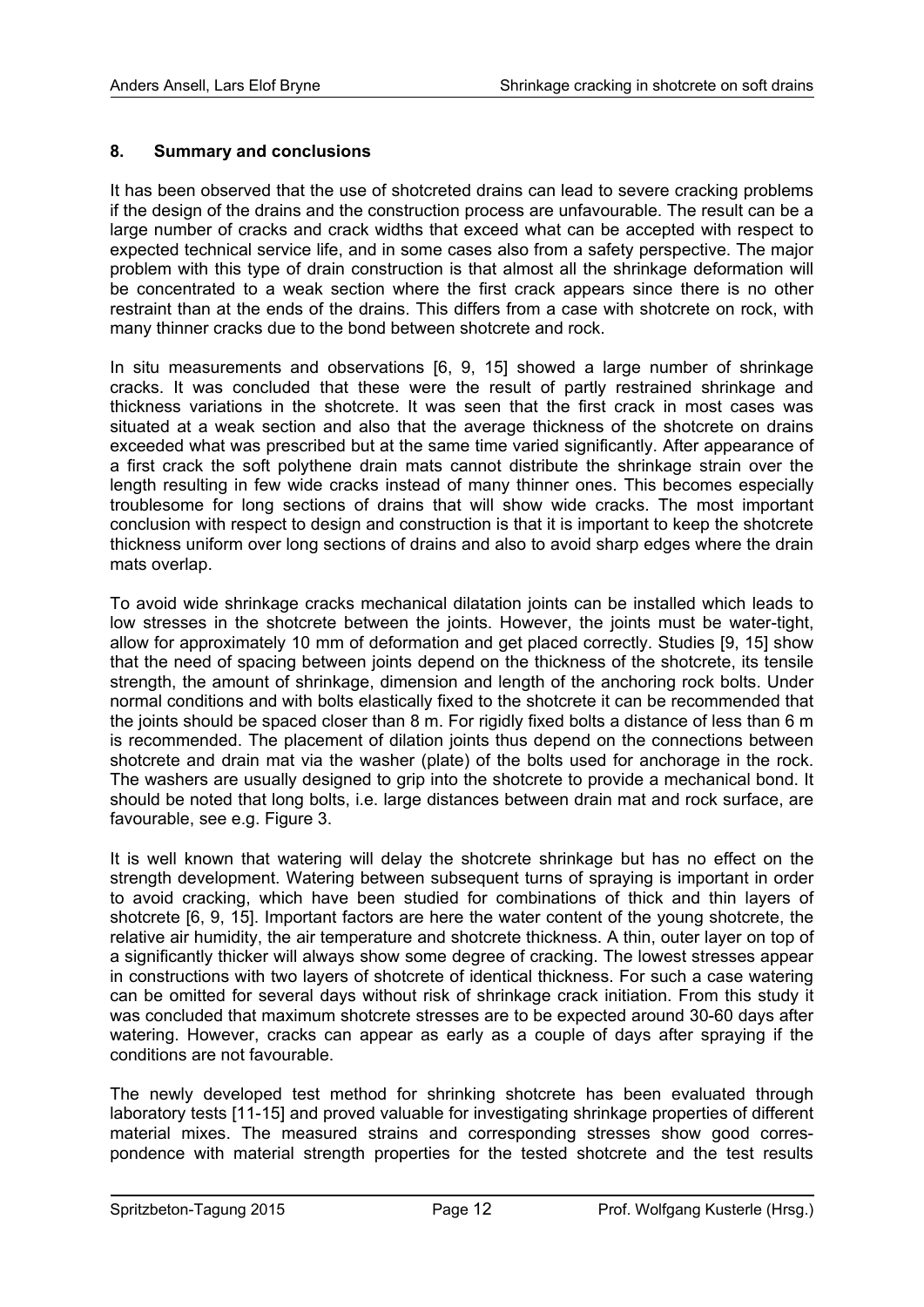demonstrate how the build-up of strains and stresses develops until the first shrinkage crack appears. Here, the first cracks occurred already after 1–2 weeks which is in accordance with in situ observations [6]. The strain measurement shows a linear strain increase which corresponds to build-up of elastic restraining stresses in the shotcrete up to cracking at which full unloading occurs. The registered strains are also comparable with those measured in situ. The maximum strains of 110–180 µstrain (0,110–0,180 mm/m) from the laboratory tests should be compared with 100–300 µstrain (0,100–0,300 mm/m) from the mapping of cracks in the Southern link.

The presented method will be useful for investigation of how to obtain optimal fibre mixes in order to minimize cracking in e.g. young shotcreted drain constructions. The results from inclusion of glass fibres this far indicate a difference between specimen with and without fibres but do not fully verify earlier results with cast specimens [5, 7] which show that 10 kg/m<sup>3</sup> could be enough to prevent cracking. Thus, the main objective of the following work will be to find an optimal mix of glass fibres, possibly in combination with steel fibres. The size of the granite slabs used in the test set-up makes it possible to store the specimen in climate rooms, or in underground tunnelling in situ conditions to evaluate the shrinkage behaviour under various climate conditions. Thus far, conditions with room temperature and controlled humidity have been used but for further testing climates representative for tunnelling conditions, i.e. around 7-8°C and 80 % RH, must be considered.

#### **9. References**

- [1] Holmgren, J.: Experiences from shotcrete works in Swedish hard rock tunnels. In: Second International Conference on Engineering Developments in Shotcrete, Cairns, Australia, 2004.
- [2] Sturk, R., Olsson, L., Johansson, J.: Risk and decision analysis for large underground projects, as applied to the Stockholm Ring road tunnels. Tunnelling and Underground Space Technology 11, 157–164 (1996).
- [3] Karlsson, B.I., Ellison, T.P.: Shotcrete use in the Southern Link tunnel, Stockholm. In: International Conference on Engineering Developments in Shotcrete, Hobart, Australia, 2001.
- [4] Holmgren, J.: Shotcrete research and practice in Sweden: development over 35 years. In: Third International Conference on Engineering Developments in Shotcrete, Queenstown, New Zealand, 2010.
- [5] Holmgren, J., Ansell, A.: Shrinkage of shotcrete – fibre mixes for better crack distribution. In: Fifth International Symposium on the modern use of wet mix sprayed concrete for underground support, Lillehammer, Norway, 2008.
- [6] Ansell, A.: Investigation of shrinkage cracking in shotcrete on tunnel drains. Tunnelling and Underground Space Technology, 25, 607–613 (2010).
- [7] Holmgren J., Ansell A.: Tests on restrained shrinkage of shotcrete with steel fibres and glass fibres. In: XX Symposium on Nordic Concrete Research & Development, Bålsta, Sweden, 2008.
- [8] Nordström, E.: Steel fibre corrosion in cracks - durability of sprayed concrete. Licentiate thesis 2000:49, Luleå Technical University, Luleå, Sweden, 2000.
- [9] Ansell, A.: Shrinkage cracking in sprayed concrete on soft drains in traffic tunnels. In: Sixth International Symposium on the modern use of wet mix sprayed concrete for underground support, Tromsø, Norway, 2011.
- [10] Lagerblad B., Fjällberg B, Vogt C.: Shrinkage and durability of shotcrete. In: Third International Conference on Engineering Developments in Shotcrete, Queenstown, New Zealand, 2010.